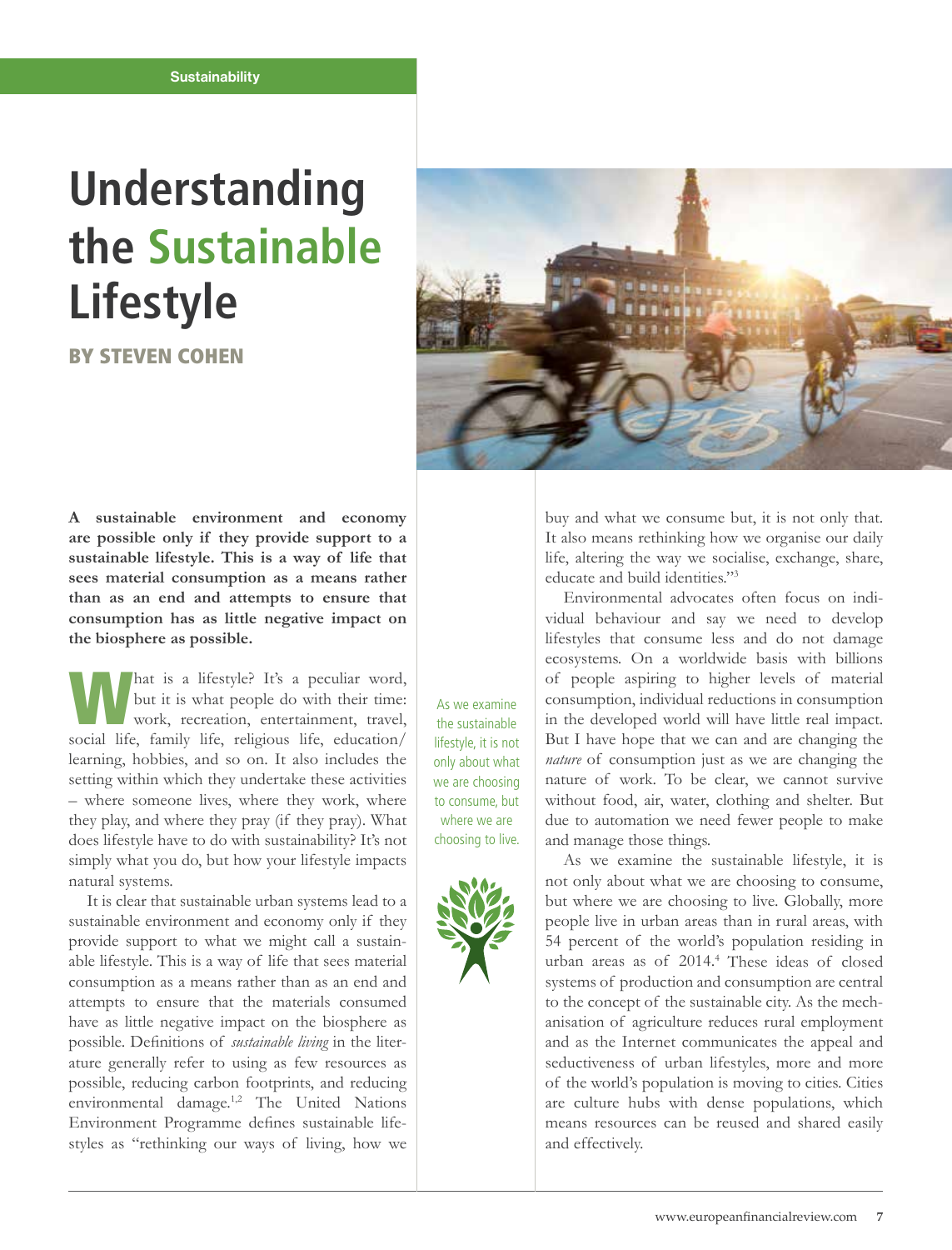## Consumption and Work in the 21<sup>st</sup> Century

All of us inevitably consume resources in the course of our daily lives. We plug our computer into the electrical supply, we turn on the climate control, we turn on the lights; we bathe, dress, and eat. Some of us fill up the gas tank of our car. Rather than being defined by the size of one's home and the consumer items one possesses, the sustainable lifestyle involves a search for different values. For example, even a huge home could be designed with geothermal climate control, have a solar water heating system and could be designed to reduce its environmental impact. You can build a zero energy house on the outskirts of Houston and drive your electric car all over, or you can live in an apartment in Portland and bike, walk and take the light rail. These choices in homes, possessions and experiences are lifestyle choices, and they all have resource implications.

Contemporary lifestyle decisions are made possible by an economy where less and less of the GDP is devoted to the manufacturing of food, clothing and shelter. At one time, that was virtually all the economy did and it was how people spent all of their time. How we spend our time is changing. Today, we spend less of our time pursuing our basic needs, which means that more of our work and our time must be devoted to other pursuits. Part of this is due to the fact that work is no longer limited to the office or factory or to particular times of day. In the global economy the workday is always beginning somewhere. The Internet and cloud computing mean that analytic work and written work can take place anyplace at any time. So too can meetings. They can become Skype sessions or conference phone calls. While I remain convinced that humans require live interaction and in person contact to be effective, a high proportion of communication is electronic and require few incremental resources to be undertaken. I am quite certain that we spend more time than ever communicating professionally and personally.

Peer-to-peer markets, known as collaborative consumption, or more commonly "the sharing economy", also demonstrate changes in the way we consume and use goods and services. The sharing economy has become an appealing alternative for environmentally conscious consumers that are concerned about climate change and sustainability. With sharing, less energy is needed for transportation and production of goods, and less waste is created as everyday products and services are shared among a group of people.5 We are learning how to share autos, cabs, clothes, bikes and even homes when we travel. By allowing people to consume less and own less, thereby using fewer resources, the sharing economy promotes urban sustainability.6 According to the *MIT Sloan Management Review*, the sharing economy has the potential to "unite cost reduction, benefit augmentation, convenience and environmental consciousness in one mode of consumption".7 It is a system built around the utilisation of unused or underused resources.8 Owning less invariably means less waste. The challenge these emerging companies face is proper management, and cities must strategise on efficient regulations for the sharing economy.

We are learning how to share autos, cabs, clothes, bikes and even homes when we travel. By allowing people to consume less and own less, thereby using fewer resources, the sharing economy promotes urban sustainability.

## Example: Sustainable Waste Management

One of the most unique sustainability challenges lies in managing material flows. Garbage, or what environmental engineers call solid waste, presents immense difficulty for communities and government officials. Any casual look at New York City's public recycling bins will provide a sense of the difficult road New York must travel to reach anything approaching the "zero waste" ideal of places like San Francisco. Paper bins are filled with bottles and the bottle bins are filled with a wide variety of unsorted waste. However, the city has proven in the past that progress is possible. New York City has eliminated indoor smoking in public places. New Yorkers have learned how to comply with alternate side of the street parking rules and some are even learning how to stop jaywalking. So it is possible that waste disposal behaviours could change. It is more likely that we will get better at automated waste sorting and so one waste stream can be subdivided when the waste is processed. Zero waste is an element of the concept of a circular economy. In a circular economy, all waste from consumption becomes an input into new production. Inevitably there is some leakage in the tightest circular production process. But the goal is to move from a linear model of production-consumption-waste to one more closely resembling a circular model. I don't think of zero waste as an achievable operational goal, but rather as a model and an aspiration. It is a way to think about resource use and waste management, rather than an absolute target. It requires a paradigm shift or a new way of thinking about consumption and garbage.

#### The Future of the Sustainable Lifestyle

So how do we transition to a sustainable lifestyle? We have already begun to